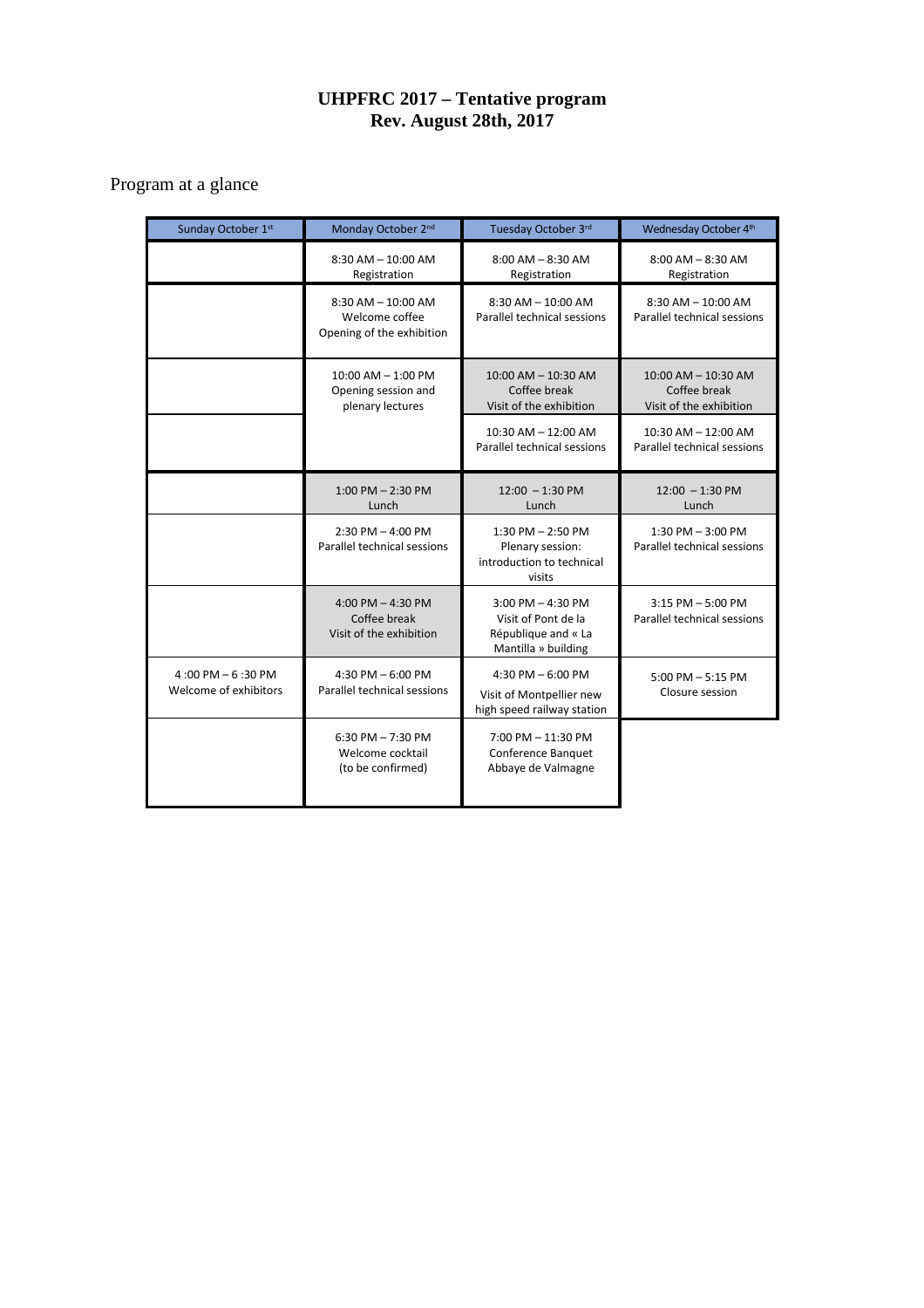# Monday October 2 - 10:00 AM – 1:00 PM Opening session and plenary lectures

| 35 mn | Welcome address from AFGC                                                              |
|-------|----------------------------------------------------------------------------------------|
|       | Bruno GODART, President of AFGC                                                        |
|       | Encouragement address from RILEM                                                       |
|       | Pascale DUCORNET, RILEM General Secretary                                              |
|       | Encouragement address from fib                                                         |
|       | Marco DI PRISCO, convenor of the task group for <i>fib</i> MC revision on FRC / UHPFRC |
|       | Encouragement address from ACI                                                         |
|       | Ben GRAYBEAL, Chairman of ACI TC 239                                                   |
|       |                                                                                        |

Chairman: Jacques RESPLENDINO

- 35 mn French experience of UHPFRC development from 2013: standards, breakthrough, UHPFRC solutions, fashion… François TOUTLEMONDE, Jacques RESPLENDINO, Sébastien BERNARDI, Ziad HAJAR
- 35 mn UHPFRC, a customized ready-to-install material: Luxury vs. common use of one of today's constructive materials Jean-Marc WEILL

Chairman: François TOUTLEMONDE

- 15 mn Malaysia, taking ultra-high performance concrete bridges to new dimensions Yen Lei VOO, Stephen J. FOSTER<br>15 mp Strengthening of existing structures
- Strengthening of existing structures using R-UHPFRC: principles and conceptual design Eugen BRÜHWILER
- 15 mn Emerging UHPC-based bridge construction and preservation solutions Benjamin A. GRAYBEAL
- 15 mn Experience with UHPFRC applications in the Czech Republic Milan KALNY, Jan KOMANEC, Vaclav KVASNICKA, Ctislav FIALA
- 15 mn Application of UHPC from pedestrian cable-stayed bridge to the first UHPC cable-stayed road bridge Byung-Suk KIM, Sung-Gul HONG, Sung Yong PARK, Changbin JOH, Gyoung-Taek KOH, Kihyon KWON, Jongbum PARK

# Monday October 2 - 2:30 PM – 4:00 PM Parallel technical sessions

Chairman: Benjamin A. GRAYBEAL

- 15 mn Memorial of Notre-Dame-de-Lorette Philippe PROST, Lucas MONSAINGEON, Jean-Marc WEILL, Raphaël FABBRI
- 15 mn The International Memorial of Notre Dame de Lorette: detailed design and realization
- Amélie BOUHOURS, Jérémie BURLOT, Richard PETIT 15 mn A type of UHPC not quite up to standards
- Bendt K. AARUP
- 15 mn UHPC link slab solutions in North America Gaston DOIRON, Paul WHITE
- 15 mn Slender sunshades beams made of UHPFRC between two tunnels in Marseille Alain SIMON, Bruno DIMANCHE, Jacques RESPLENDINO
- 15 mn Thin-walled U-profile UHPFRC footbridge
	- Jíří KOLISKO, David ČÍTEK, Petr TEJ, Milan RYDVAL

Chairman: Jörg JUNGWIRTH

- 15 mn Effect of steel fiber shape on pullout behavior of autoclaved UHPFRC with granite powder Tao JI, Xiaoling LIN, Yongning LIANG, Z. YANG, Baochun CHEN
- 15 mn Sensitivity of various steel-fiber types to compressive behavior of ultra-high performance fiberreinforced concretes
	- Duy Liem NGUYEN, Dong Joo KIM
- 15 mn Study of amorphous metallic fibers as alternative constituents in a referenced industrial UHPFRC mix: Conditions of optimized applications
- Augustin DUTHOIT, Patricia BREDY-TUFFE, Charlène BLIN, Lisa MICHEL 15 mn Design of a UHPFRC using amorphous metallic fibers
- Jean BERTRAND, Anaclet TURATSINZE, Ahmed TOUMI, Florian BERNARD 15 mn Influence of fibre content and aggregate size on the behaviour of ultra-high performance fibre-
- reinforced concrete during fire Martin SCHNEIDER, Jerneja KOLŠEK, Aljoša ŠAJNA
- 15 mn Effect of fibre orientation on the tensile strength of ultra-high performance steel fibre-reinforced self-compacting concrete
	- Wilson R. LEAL DA SILVA, Oldrich SVEC, Lars N. THRANE, Claus PADE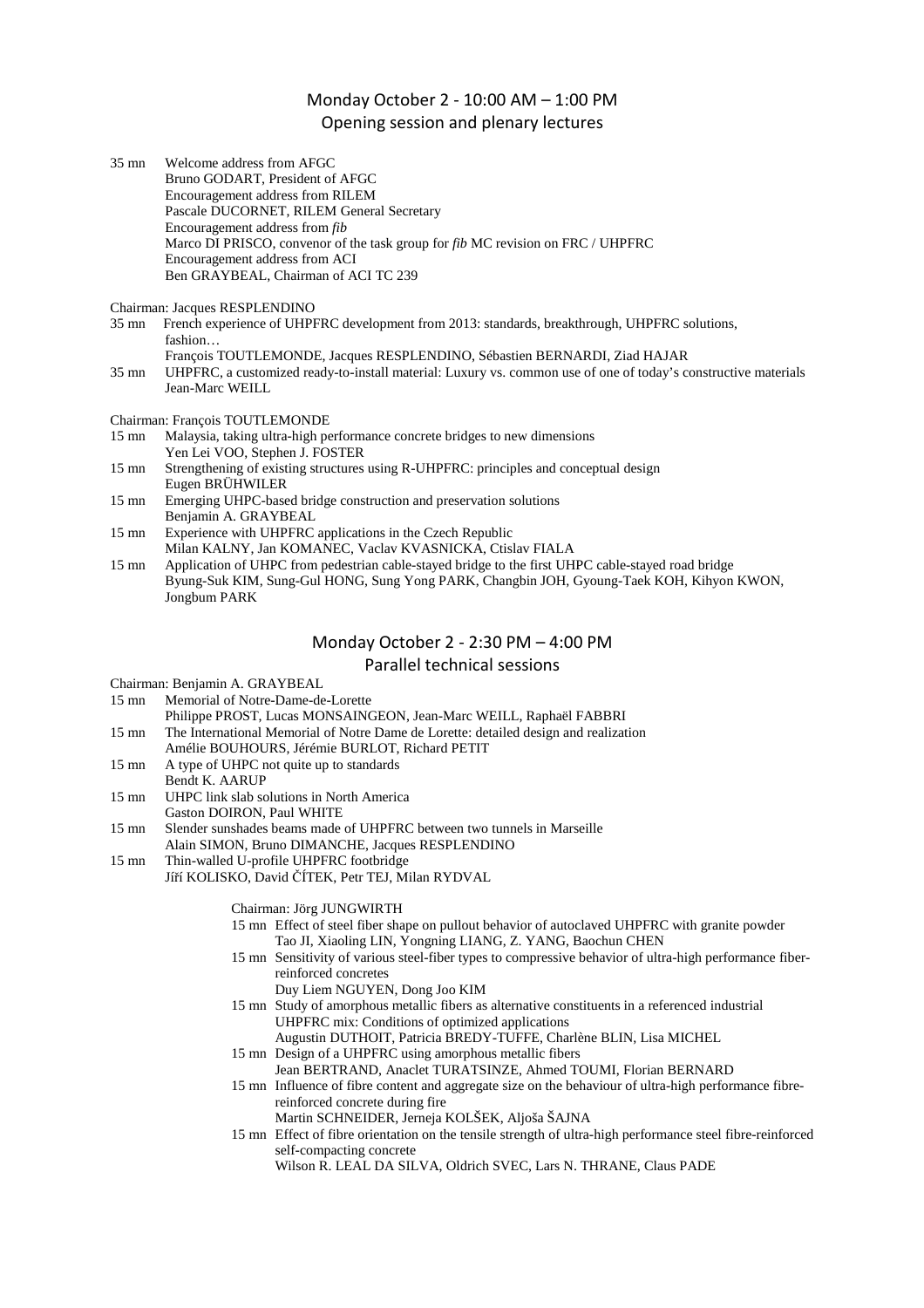### Monday October 2 - 4:30 PM – 6:00 PM

#### Parallel technical sessions

Chairman: Steffen GRÜNEWALD, to be confirmed

- 15 mn Precast structural elements made of UHPC
	- Jan L. VITEK, David ČITEK, Robert COUFAL

15 mn Complex architectural elements from HPFRC and 3D printed sandstone Nicolas RUFFRAY, Mathias BERNHARD, Andrei JIPA, Mania AGHAEI MEIBODI, Neil MONTAGUE DE

TAISNE, Felix STUTZ, Timothy WANGLER, Robert FLATT, Benjamin DILLENBURGER

- 15 mn Sprayed UHPC with glass fibres for 3D panels Sébastien BERNARDI, Laurence TRUCY
- 15 mn Upgrading of existing bridge decks using UHPFRC densified by ettringite formation (AFT-UHPFRC): preliminary investigation
	- Tohru MAKITA, Yuji WATANABE, Shuji YANAI, Toshimichi ICHINOMIYA
- 15 mn Numerical simulations and non-destructive measurements of fibre orientation on UHPFRC wind towers
- Fabrice TOUSSAINT, Hervé ROUCH, Svatopluk DOBRUSKY
- 15 mn Ultra-high performance shotcrete: yes we can!

Laurence TRUCY, Svatopluk DOBRUSKY, Emmanuel BONNET

- Chairman: Jean-Philippe CHARRON
- 15 mn Effect of ultra-high performance fibre-reinforced concrete and high-strength steel on the flexural behavior of reinforced concrete beams
	- Yang LI, Corey GUERTIN-NORMOYLE, Omar ALGASSEM, Hassan AOUDE
- 15 mn Size effect of HPFRCC in uniaxial tension Giulio ZANI, Matteo COLOMBO, Marco DI PRISCO
- 15 mn Flexural quasi-static behaviour of UHPFRC circular slab specimens
	- Xiujiang SHEN, Eugen BRÜHWILER
- 15 mn Correlation between the material tensile properties and the flexural response of UHPFRC panels Luis Felipe MAYA DUQUE, Benjamin A. GRAYBEAL
- 15 mn Seismic ductility of UHPFRC columns: some results Pierre MARCHAND, Florent BABY, Grégory GENEREUX, Alain SIMON, Wafae MAZIGHI, Jean-Paul DEVEAUD, Jean ERNULT, Philippe RIVILLON, François **TOUTLEMONDE**
- 15 mn UHPFRC direct shear characterization applied to web-flange shear design of T-shaped girders Amaury HERRERA, Florent BABY, Pierre MARCHAND, François TOUTLEMONDE

## Tuesday October 3 - 8:30 AM – 10:00 AM

## Parallel technical sessions

- Chairman: Ekkehard FEHLING<br>15 mn Large-scale strength te
- Large-scale strength testing of Hexcrete segment designed with UHPC for tall wind turbine towers Robert PEGGAR, Sri SRITHARAN
- 15 mn Huaxin cement / UHPC Ductal® FM pre-tensioned beam Jean-Marc WEILL, Yanni ZHAO
- 15 mn The new strengthening method of hollow slab girder bridges by UHPC
- LIU Chao, JI He, WANG Junyan, LUO Peng
- 15 mn Adhesion of a UHPFRC cover to a regular concrete as protection for marine structures
- Stéphanie VILDAER, Christian CREMONA
- 15 mn Ice shield for offshore structures
- Mohamed A. HAMED, Amgad HUSSEIN, Hesham MARZOUK
- 15 mn Innovative rehabilitation technology for corrugated metal pipe culverts using wet-mix sprayed UHPFRC Alain HUYNH, Bertrand PETIT, François TEPLY, Catherine LARIVE
	- Chairman: Ziad HAJAR
	- 15 mn Three-dimensional Finite Element modeling of UHPC using total strain crack models Negar NAEIMI, Mohamed A. MOUSTAFA
	- 15 mn Probabilistic numerical model of ultra-high performance fibre-reinforced concrete (UHPFRC) cracking process
		- Pierre ROSSI, Dominic DAVIAU-DESNOYERS, Jean-Louis TAILHAN
	- 15 mn A numerical model to determine the characteristic length of UHPFRC beams Philipp HADL, Nguyen-Viet TUE
	- 15 mn Finite Element analysis of UHPFRC plates under impact loads Hesham OTHMAN, Hesham MARZOUK
	- 15 mn Experimental studies and numerical analysis on the flexural behavior of reinforced UHPC beams
		- Jia-Zhan SU, Baochun CHEN, Qing-Wei HUANG
	- 15 mn Finite Element analysis on pull-out behavior of post-installed adhesive anchor filled with UHPFRC

Ayumi SATOH, Yuki SAKAGAMI, Shun MITARAI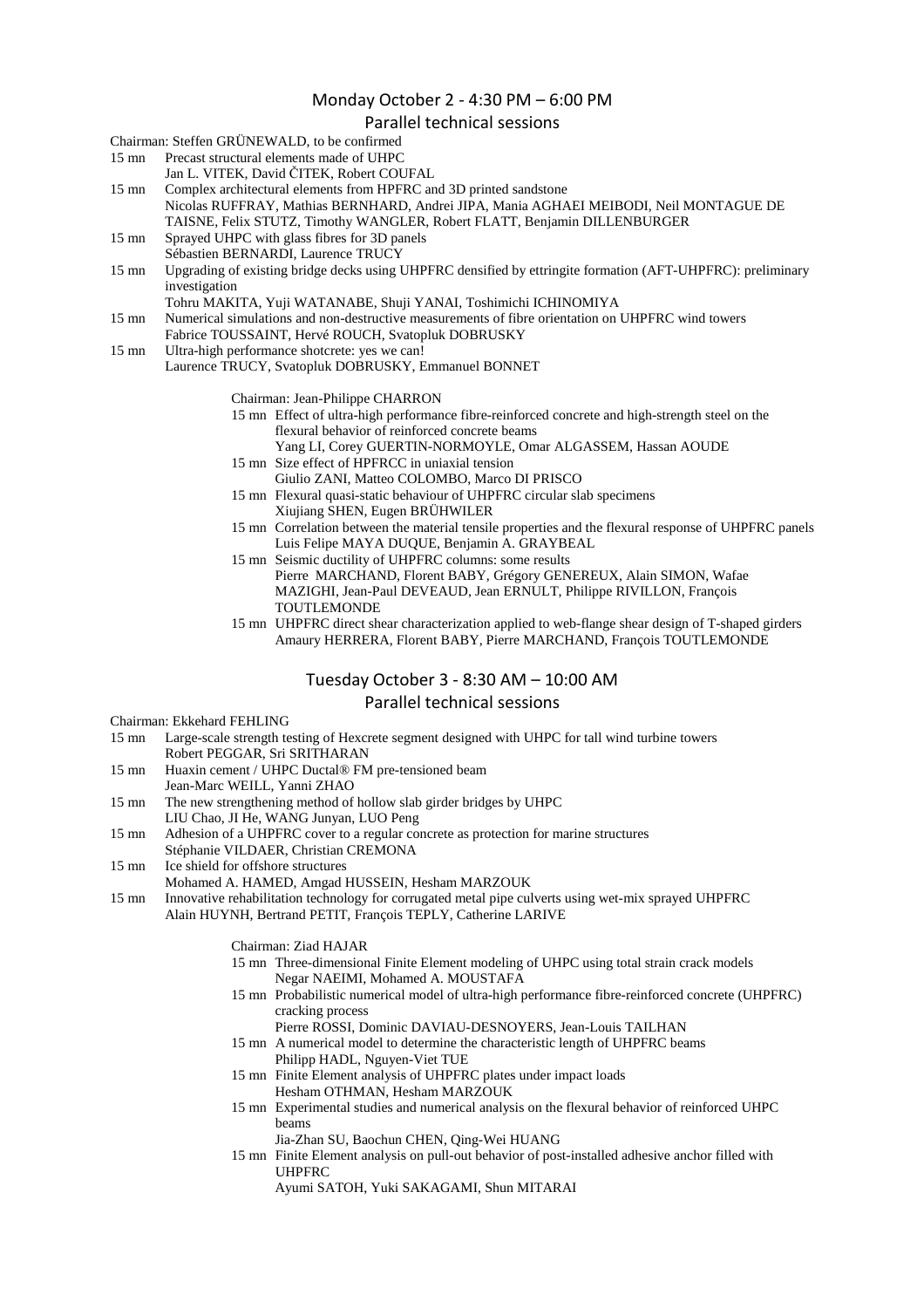## Tuesday October 3 - 10:30 AM – 12:00 AM

#### Parallel technical sessions

Chairman: Bruno MASSICOTTE, to be confirmed

- 15 mn UHPFRC Footbridge in le Cannet des Maures
	- Frédéric PASTOR, Ziad HAJAR, Patrick DAL PALU

15 mn Design, installation and long term monitoring of UHPC footbridge over Opatovicky Channel David ČÍTEK, Bohuslav SLÁNSKY, Jíří KOLISKO, Stanislav REHAČEK, Petr HUNKA 15 mn Buthaumont Bridge on the Orne river in Boncourt

- Ziad HAJAR, Frédéric PASTOR, Ludovic PICARD, Damien CHAMPENOY, Laurent LOUTTE 15 mn A UHPC overlay for deteriorated bridge decks
- Sri SRITHARAN, Gaston DOIRON, Dean BIERWAGEN, Brian KEIERLEBER, Ahmad ABU-HAWASH
- 15 mn New UHPFRC deck slab for the Grand Pont in Thouaré-sur-Loire (France) How to extend the life of a 19th century metallic structure bridge Serge JAFFRELO
- 15 mn Case study of two accelerated bridge construction projects in the U.S. using prefabricated bridge elements connected with UHPFRC Gregory J. NAULT

Chairman: Sébastien BERNARDI, to be confirmed

15 mn Experimental study on properties of ultra-high strength fiber-reinforced concrete containing ordinary Portland cement and blast furnace slag with various fineness

Oudomsak SIPHAVANH, Hiromi FUJIWARA, Masanori MARUOKA, Shuichi FUJIKURA 15 mn Possibilities for improving the properties of UHPC by means of thermal treatment

- Christian SELLENG, Sebastian SIMON, Patrick FONTANA, Birgit MENG 15 mn Mechanical properties of fiber reinforced pore free concrete with high strength matrix above
- 400 MPa
- Ryohei YANAGIDA, Takuro NAKAMURA, Katsuya KONO, Junichiro NIWA 15 mn Characterization of low cost UHPFRC for structural applications
- Thierry VIDAL, Elsa NGUYEN PHUONG AMANJEAN
- 15 mn Mechanical and durability properties of environmentally friendly ultra-high performance concrete (UHPC)
- Omar M. ABDULKAREEM, Amor BEN FRAJ, Marwen BOUASKER, Abdelhafid KHELIDJ 15 mn Early-age shrinkage development of ultra-high performance concrete under heat curing treatment

Wengui LI, Zhengyu HUANG, Zhiyu LUO, Wen Hui DUAN, Surendra P. SHAH

# Tuesday October 3 - 1:30 PM – 2:50 PM

Plenary session: introduction to technical visits

Chairman: Eugen BRÜHWILER

20 mn La République Bridge in Montpellier

Romain RICCIOTTI, Frédéric PASTOR, Ziad HAJAR, Sébastien BERNARDI

- 20 mn Architectonic UHPFRC elements in BSI®
- Amélie BOUHOURS, Jérémie BURLOT, Sandrine CHANUT
- 40 mn Roofing of Montpellier South of France TGV Station Marc MIMRAM, Michèle BONERA, Grégory BARRAU, Patrick MAZZACANE

# Wednesday October 4 - 8:30 AM – 10:00 AM Parallel technical sessions

Chairman: Milan KALNY

- The German Guideline for ultra-high performance concrete Michael SCHMIDT, Torsten LEUTBECHER, Siemon PIOTROWSKI, Udo WIENS
- 15 mn Standardization of Ultra-High Performance Concrete The Canadian Perspective
- Vic PERRY, Katrin HABEL 15 mn Advances in the development of the first UHPFRC Recommendations in Spain: Material classification, design and characterization

Juan Ángel LÓPEZ, Pedro SERNA, Juan NAVARRO-GREGORI

- 15 mn Reliability-based calibration of partial factor for thin non-structural elements made of UHPFRC
- Svatopluk DOBRUSKY, Sébastien BERNARDI, Seddik SAKJI
- 15 mn New semi-probabilistic design method for non-structural elements made of UHPFRC
- Sébastien BERNARDI, Vibhu MALIK, Svatopluk DOBRUSKY, Gilles CHANVILLARD†, Seddik SAKJI 15 mn Designing UHPFRC structures with organic fibres
- Raphaël FABBRI, Sébastien BERNARDI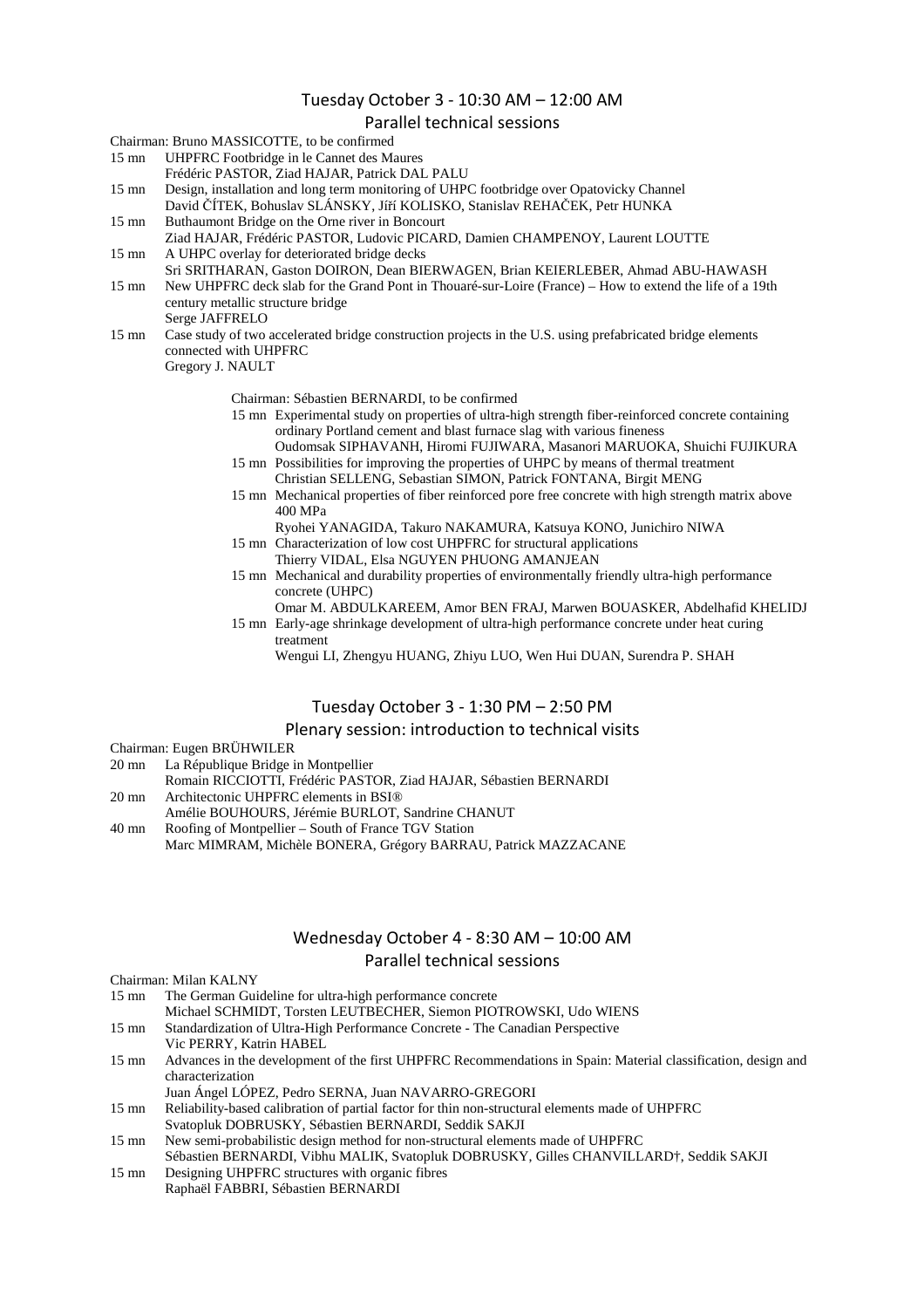Chairman: Junichiro NIWA

- 15 mn Effect of specimen size on the compressive strength of ultra-high performance concrete Philipp RIEDEL, Torsten LEUTBECHER
- 15 mn UHPC in extreme conditions and temperature loading
- Milan RYDVAL, David ČÍTEK, Jíří KOLISKO 15 mn Development of impact resistant UHPFRC
	- Marios SOUTSOS, Desmond ROBINSON, Jian-Fei CHEN
- 15 mn Fatigue behavior of ultra-high performance concrete (UHPC) under compressive loading Nouffou TAPSOBA, David ČÍTEK, Svatopluk DOBRUSKY, Jíří KOLISKO
- 15 mn Accelerated Chloride migration tests of UHPFRC
- Juliano P. VINCLER, David CONCIATORI, Luca SORELLI, Dominique CORVEZ 15 mn Characterization of the tensile response of strain hardening UHPFRC – Chillon Viaducts Emmanuel DENARIE, Lionel SOFIA, Eugen BRÜHWILER

#### Wednesday October 4 - 10:30 AM – 12:00 AM

#### Parallel technical sessions

Chairman: Sri SRITHARAN

15 mn Smart building components – UHPC mullions

- Andrew PINNEKE, Kelly A. HENRY, Dominique CORVEZ
- 15 mn Design and production of UHPFRC raised floor tiles
- Philippe MARY, Guillaume ROUX, Jérôme FRECON
- 15 mn Columns and ornamental vertical elements made with UHPFRC for the Saint-Nazaire aquatic center Amélie BOUHOURS, Jérémie BURLOT, Jérémie BAUMGARTNER
- 15 mn The Ductal® rainscreen cladding solution in Europe
- Laura FERNANDEZ
- 15 mn The Miles Stair in Somerset House
- Raphaël FABBRI, Eva JIRICNA, Cinzia PALAZZETTI, Matthew WELLS
- 15 mn Industrial production of thin rainscreen cladding in UHPC
- Kelly A. HENRY, Craig W. HEANEY
	- Chairman: Antoine NAAMAN
	- 15 mn Uni-axial tensile tests for UHPFRC
		- Svatopluk DOBRUSKY, Sébastien BERNARDI
	- 15 mn The optimized design of dog-bones for tensile test of ultra-high performance concrete Jian YANG, Jiazhan SU, Baochun CHEN, Xia LUO, Xiujiang SHEN
	- 15 mn An analytical approach to derive constitutive laws from bending tests without using FEsimulation
		- Philipp HADL, Nguyen-Viet TUE
	- 15 mn Inverse analysis tailored for both strain hardening and strain softening UHPFRC Svatopluk DOBRUSKY
	- 15 mn Derivation of constitutive law for UHPFRC using DIC system Tamás MÉSZÖLI, Norbert RANDL
	- 15 mn Identification of the tensile law of UHPFRC materials from bending tests by means of digital image correlation Youri DUHAMEL-LABRECQUE, Luca SORELLI, Julien RETHORE, Florent BABY, François TOUTLEMONDE, Sébastien BERNARDI

# Wednesday October 4 - 1:30 PM – 3:00 PM Parallel technical sessions

Chairman: Pedro SERNA

- 15 mn An innovative approach of using UHPC for metro viaducts
- Serge MONTENS, Jérôme OLIVE, Pierre-Etienne GAUTIER, Sébastien BERNARDI
- 15 mn Super long-span longitudinal prestressed UHPC box-girder bridge
- Minghong QIU, Xudong SHAO, Hua ZHAO, Rensheng PAN, Gang CHEN
- 15 mn New systems of precast bridge decks made with ultra-high performance fibre-reinforced concrete Jean-Philippe CHARRON, Sébastien VERGER-LEBŒUF, Frédéric LACHANCE, Bruno MASSICOTTE
- 15 mn Seismic design and performance of ultra-high performance concrete bridge bents Mohamed A. MOUSTAFA, Christopher D. JOE, Keri L. RYAN
- 15 mn Fully precast light-weight steel-UHPC composite structure for accelerated bridge construction Shu-Wen DENG, Xu-Dong SHAO, Ban-Fu YAN, Hui-Hui LI
- 15 mn Slender UHPFRC pre-stressed girders for mid-span bridges and park decks; conceptual design and modelling of the structural behaviour Jörg JUNGWIRTH, Jakob ENGEL, Amine KOUBAA, Nicholas SCHRAMM, Oliver FISCHER